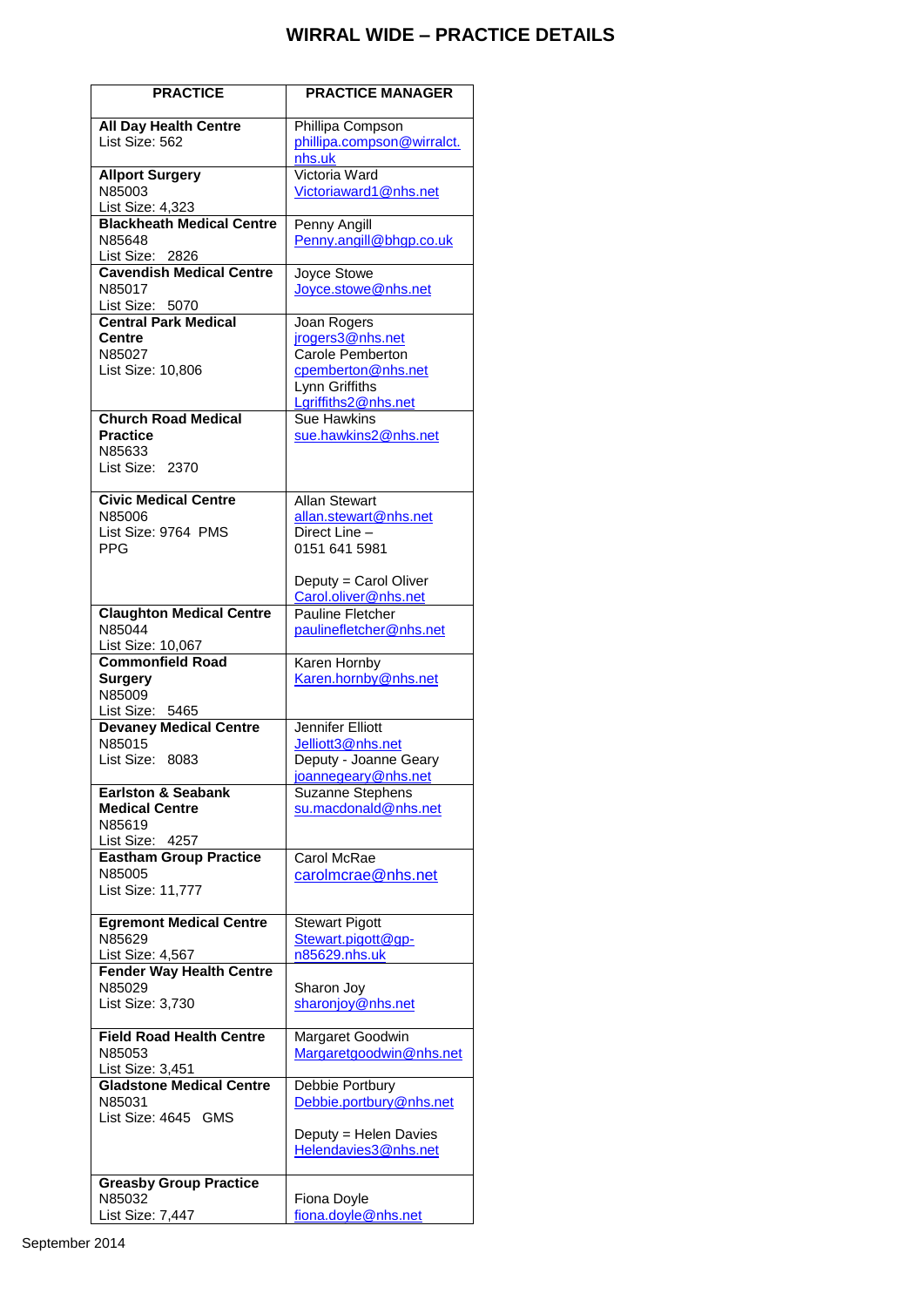| <b>PRACTICE</b>                                          | <b>PRACTICE MANAGER</b>                      |
|----------------------------------------------------------|----------------------------------------------|
| <b>Greenway Surgery</b>                                  |                                              |
| N85041                                                   | Paul Warren                                  |
| List Size: 8,139                                         | Paul.warren2@nhs.net                         |
| <b>Grove Road Surgery</b>                                |                                              |
| N85052<br>List Size: 2,419                               | <b>Tracey Binns</b><br>Tracey.binns@nhs.net  |
|                                                          |                                              |
| <b>Hamilton Medical Centre</b>                           | Mark Deevey                                  |
| N85021                                                   | Mark.deevey@nhs.net                          |
| List Size: 2280                                          | Deputy - Adrian Jones<br>adrianjones@nhs.net |
| <b>Heatherlands Medical</b>                              | Phyllis Wood                                 |
| Centre                                                   | Phylliswood@nhs.net                          |
| N85037                                                   |                                              |
| List Size: 4165 GMS<br><b>Heswall &amp; Pensby Group</b> | Deputy = Dr Ivan Camphor                     |
| <b>Practice</b>                                          | <b>Alison Williams</b>                       |
| N85007                                                   | alisonwilliams3@nhs.net                      |
| List Size: 12,432                                        |                                              |
| <b>Holmlands Medical Centre</b><br>N85022                | Pam Davies<br>pamdavies@nhs.net              |
| List Size: 3207                                          | Deputy - Kerrie Draco                        |
|                                                          | kerrie.draco@nhs.net                         |
| <b>Hoylake &amp; Meols Medical</b>                       | Ken Fryer                                    |
| <b>Centre</b><br>N85059                                  | Ken.fryer@nhs.net                            |
| List Size: 5,550                                         |                                              |
| <b>Hoylake Road Medical</b>                              | Lorraine Docherty                            |
| <b>Centre</b>                                            | Lorraine.docherty@nhs.net                    |
| N85046<br>List Size: 3999                                |                                              |
| <b>Kings Lane Medical</b>                                | Sue Ryder                                    |
| <b>Practice</b>                                          | s.ryder@nhs.net                              |
| N85054                                                   |                                              |
| List Size: 4337<br><b>Leasowe Primary Care</b>           |                                              |
| <b>Centre</b>                                            | Linda Mower                                  |
| N85640                                                   | Linda.mower@nhs.net                          |
| List Size: 3,087<br><b>Liscard Group Practice</b>        |                                              |
| N85616                                                   | Zoe Street                                   |
| List Size: 4,039                                         | z.street@nhs.net                             |
| <b>Manor Health Centre</b>                               |                                              |
| N85023                                                   | Mel Peters                                   |
| List Size: 5,803                                         | Mel.peters@nhs.net                           |
| <b>Marine Lake Medical</b>                               | Natalie Young-Calvert                        |
| <b>Practice</b>                                          | Natalie.young-                               |
| N85002<br>List Size: 16,986                              | calvert@nhs.net                              |
| <b>Miriam Medical Centre</b>                             | <b>Kaz Brearley</b>                          |
| N85625                                                   | KBrearley@nhs.net                            |
| List Size: 5199                                          | Jackie Ireland                               |
| <b>Moreton Cross Group</b>                               | jireland2@nhs.net<br>Victoria Forrester      |
| <b>Practice</b>                                          | victoria.forrester@nhs.net                   |
| N85028                                                   |                                              |
| List Size: 7127<br><b>Moreton Health Clinic</b>          | Fiona Harle                                  |
| N85040                                                   | fionaharle@nhs.net                           |
| List Size: 6156                                          |                                              |
| <b>Moreton Medical Centre</b>                            | Michelle Barr                                |
| N85048<br>List Size: 5601                                | Michelle.barr@nhs.net                        |
| <b>Parkfield Medical Centre</b>                          | Julie McKeown                                |
| (H)                                                      | julie.mckeown@nhs.net                        |
| N85034                                                   | <b>Tracey Clampitt</b>                       |
| List Size: 6122<br><b>Parkfield Medical Centre</b>       | Tracey.clampitt@nhs.net<br>Jennine Edge      |
| (R)                                                      | jennine.edge@nhs.net                         |
| N85051                                                   |                                              |
| List Size: 7443                                          |                                              |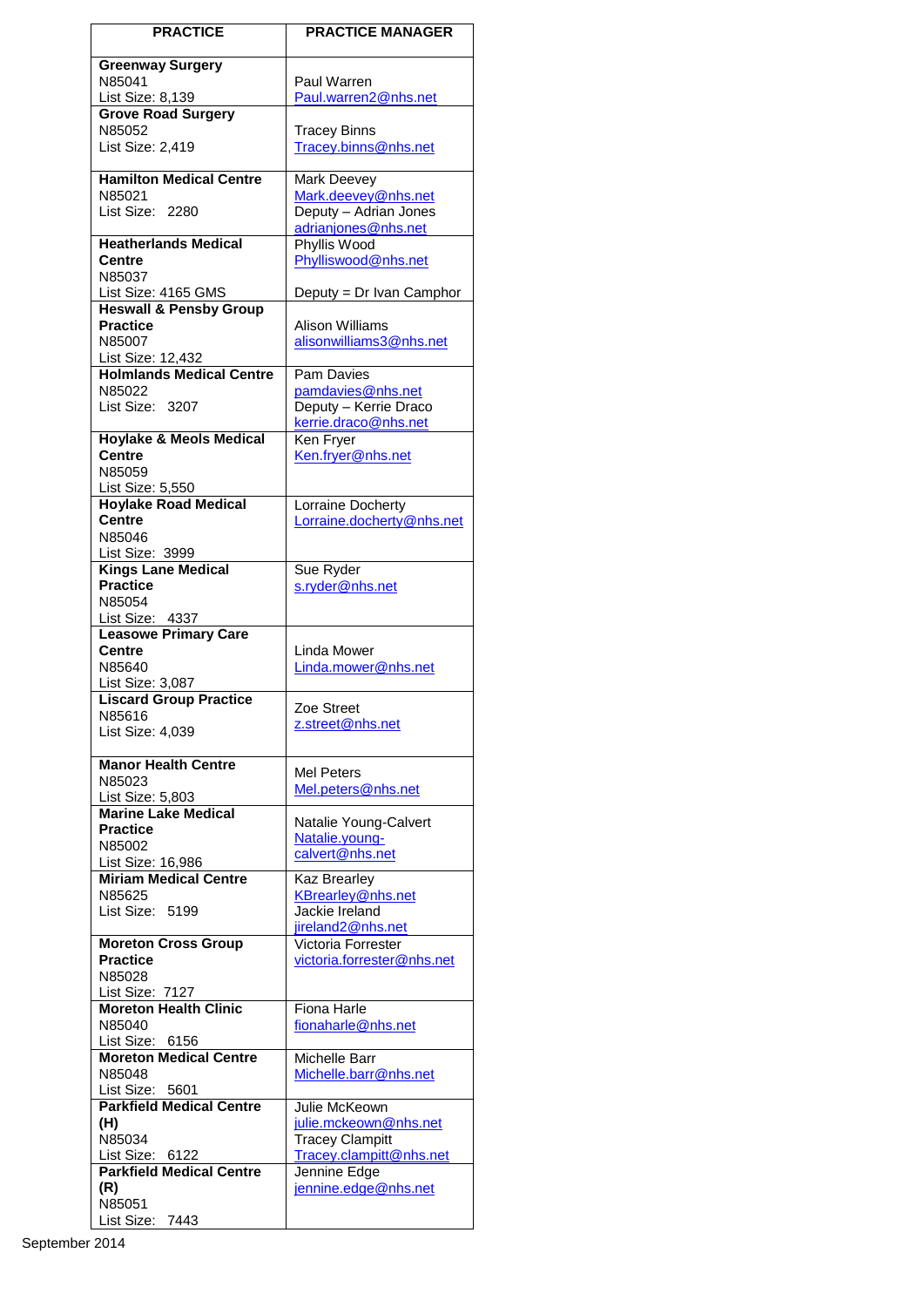| <b>PRACTICE</b>                                      | <b>PRACTICE MANAGER</b>                              |  |  |
|------------------------------------------------------|------------------------------------------------------|--|--|
| <b>Prenton Medical Centre</b>                        | <b>Elaine Ainsworth</b>                              |  |  |
| N85643                                               | elaineainsworth@nhs.net                              |  |  |
| List Size: 1708                                      |                                                      |  |  |
|                                                      |                                                      |  |  |
| <b>Riverside Surgery</b><br>N85016                   | Paul Bridgeman<br>paul.bridgeman@nhs.net             |  |  |
| List Size: 7412 GMS                                  |                                                      |  |  |
|                                                      | Deputy = Gill Nightingale                            |  |  |
|                                                      | Gill.nightingale@nhs.net                             |  |  |
| <b>Silverdale Medical Centre</b><br>N85058           | Sheila Preston                                       |  |  |
| List Size: 4,898                                     | Sheila.preston@nhs.net                               |  |  |
| <b>Somerville Medical Centre</b>                     | <b>Anita Swift</b>                                   |  |  |
| N85024                                               | anita.swift@nhs.net                                  |  |  |
| List Size:8,136                                      |                                                      |  |  |
| <b>Spital Surgery</b><br>N85617                      | Emma Hadwin<br>emma.hadwin@nhs.net                   |  |  |
| List Size: 4214 GMS                                  |                                                      |  |  |
|                                                      | Brian Waring (Retiring)                              |  |  |
|                                                      | Brian.Waring@nhs.net                                 |  |  |
| <b>St George's Medical</b>                           | Melissa Howard                                       |  |  |
| <b>Centre</b>                                        | Melissa.howard@nhs.net                               |  |  |
| N85012                                               |                                                      |  |  |
| List Size: 9,751                                     |                                                      |  |  |
| <b>St Hilary Group Practice</b><br>N85025            | Monika Doyle<br>Monika.doyle@nhs.net                 |  |  |
| List Size: 5221                                      |                                                      |  |  |
|                                                      | Deputy = Jan Davidson                                |  |  |
|                                                      | jan.davidson@nhs.net                                 |  |  |
| <b>Teehey Lane Medical</b>                           | 0151-691-6046<br>Joanne Griffiths                    |  |  |
| <b>Centre</b>                                        | joannegriffiths@nhs.net                              |  |  |
| N85057                                               |                                                      |  |  |
| List Size: 2208                                      |                                                      |  |  |
| <b>TG Medical Centre</b><br>N85001                   | Temp - Linda Baker<br>linda.baker6@nhs.net           |  |  |
| List Size: 3507                                      | Temp - Ian Higginson                                 |  |  |
|                                                      | ian.higginson@nhs.net                                |  |  |
| <b>The Orchard Surgery</b>                           | <b>Julie Morris</b>                                  |  |  |
| N85047<br>List Size: 5250 GMS                        | julie.morris5@nhs.net                                |  |  |
| PPG                                                  | Deputy = Mary Higham                                 |  |  |
|                                                      | maryhigham@nhs.net                                   |  |  |
| <b>The Village Medical Centre</b><br>N85620          | Rosanne Jones - Practice<br><b>Financial Manager</b> |  |  |
| List Size:                                           | Rosanne.jones@nhs.net                                |  |  |
|                                                      |                                                      |  |  |
| <b>Townfield Health Centre</b>                       | Temp - Debbie Hurst                                  |  |  |
| N85014<br>List Size: 6963                            | <u>dhurst@nhs.net</u><br>Temp - Jan Labno            |  |  |
|                                                      | jan.labno@nhs.net                                    |  |  |
| <b>Upton Group Practice</b>                          | Peta Murphy                                          |  |  |
| N85013                                               | Peta.Murphy@nhs.net                                  |  |  |
| List Size: 8017<br><b>Victoria Park Practice</b>     | Angie Howard                                         |  |  |
| N85020                                               | angelahoward@nhs.net                                 |  |  |
| List Size: 7,286                                     |                                                      |  |  |
| <b>Villa Medical Centre</b>                          | Carolyn Brennan                                      |  |  |
| N85018<br>List Size: 5817                            | Carolyn.brennan@nhs.net                              |  |  |
| <b>Vittoria Medical Centre (E)</b>                   | Janine Howey                                         |  |  |
| N85038                                               | jhowey@nhs.net                                       |  |  |
| List Size: 4988                                      |                                                      |  |  |
| <b>Vittoria Medical Centre (K)</b><br>N85634         | Kathy Liddell<br>kathy.liddell@nhs.net               |  |  |
| List Size: 1436                                      |                                                      |  |  |
| <b>West Wirral Group</b>                             |                                                      |  |  |
| <b>Practice</b>                                      | <b>Christine Mathieson</b>                           |  |  |
| N85008                                               | cmathieson@nhs.net                                   |  |  |
| List Size: 13,479<br><b>Whetstone Medical Centre</b> | Anita Jones                                          |  |  |